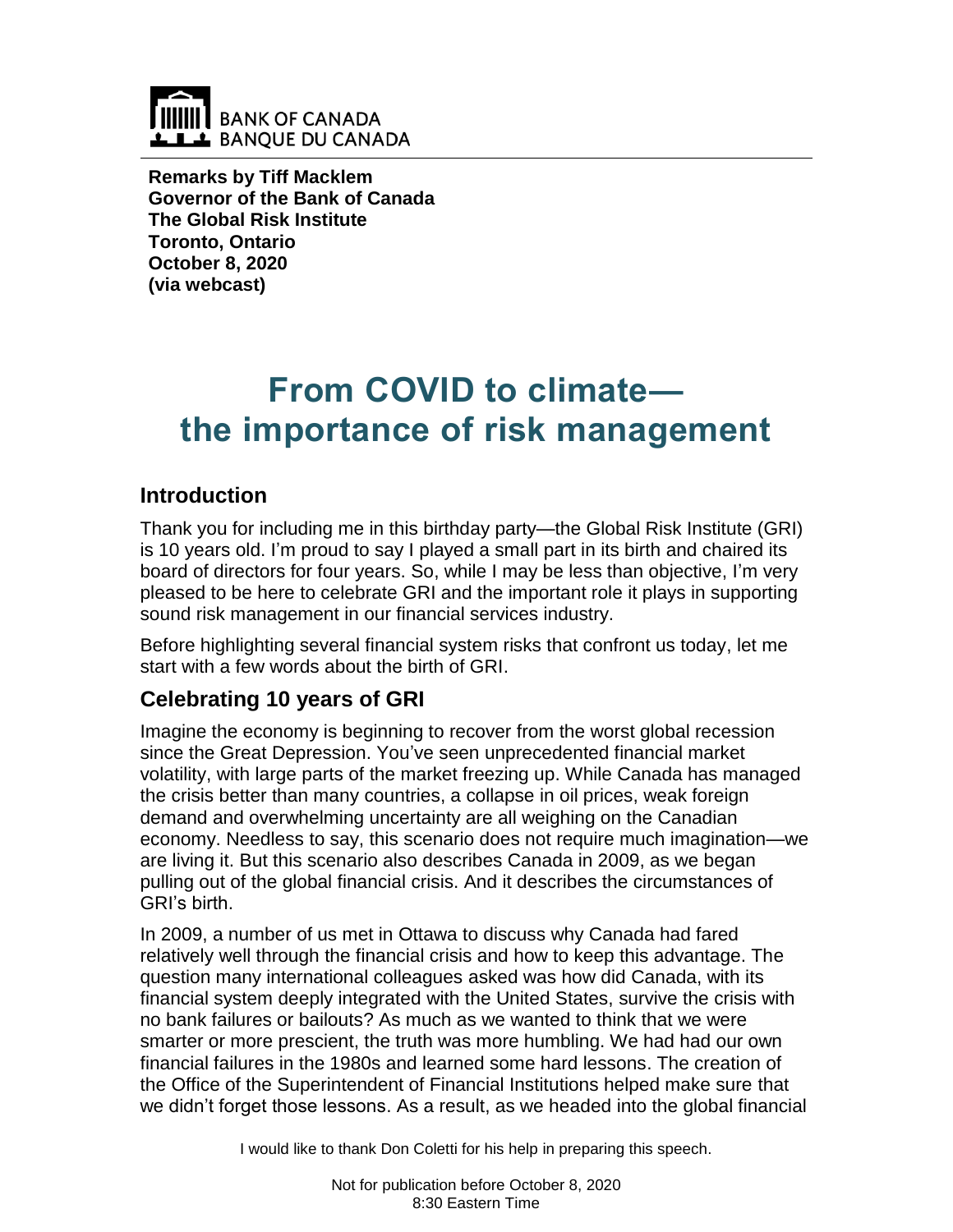crisis, our capital standards were higher than global minimums, we had a cap on leverage, and we had invested in sound supervision and fostered a prudent some would say cautious—risk culture.

Our cautious nature is not usually celebrated. We often beat ourselves up for being too risk averse in Canada. But by 2010, sound risk management was looking more like a competitive advantage for Canada. It had protected Canadians from outcomes that could have been much worse. And we were convinced that in a future with a more globalized, tightly coupled and techenabled financial system, risk management would be more important than ever. In my mind at least, GRI was conceived at this meeting with the mission to preserve and grow Canada's competitive advantage in risk management.

Now, a decade on, GRI is celebrating a milestone birthday. It has grown up to be more than I imagined. GRI has been instrumental in building talent and capacity in risk management, from university graduates to board directors. And it has helped to build our understanding of how the financial system can better serve the real economy, supporting both resilience and growth. Since GRI was launched, a whole new set of financial risks has emerged, from the pandemic to cyber threats, climate change and more. Managing these risks requires new types of information and analysis, new skills, new insights and new frameworks. GRI is more vital and necessary than ever.

So, happy birthday GRI, and my very best wishes for the next 10 years and beyond.

## **Financial system risks**

Let me now spend a few minutes talking about that new set of risks. We learned from the global financial crisis that financial stability risks can come from outside our borders. But today, I'm going to concentrate on domestic sources of risk. I want to look at the risks to the recovery from the pandemic. I will then discuss some financial risks that will become more prominent as the economy recuperates. And I will end with a few words on the financial system risks related to climate change.

The impact of the pandemic on lives and livelihoods is beyond anything we've experienced in our lifetimes. More than 3 million Canadians lost their jobs through March and April, and another 2.5 million saw their work hours reduced by more than half. We've regained about two-thirds of those jobs and hours worked. But it will be a long, slow climb to get everybody back working at prepandemic hours, particularly in the sectors most affected. Adding to the uncertainty, we appear to be in the early days of a second wave of COVID-19. Nobody wants to return to lockdown, but a second wave could test our resolve to practise physical distancing and keep the pandemic from spreading uncontrollably again.

In Canada, governments have focused fiscal efforts on emergency relief, wage support and subsidy programs to protect Canadians and keep workers connected to employers. Federal agencies have also helped companies with a variety of credit support programs. The extensions of the wage subsidy and credit programs are now supporting recovery.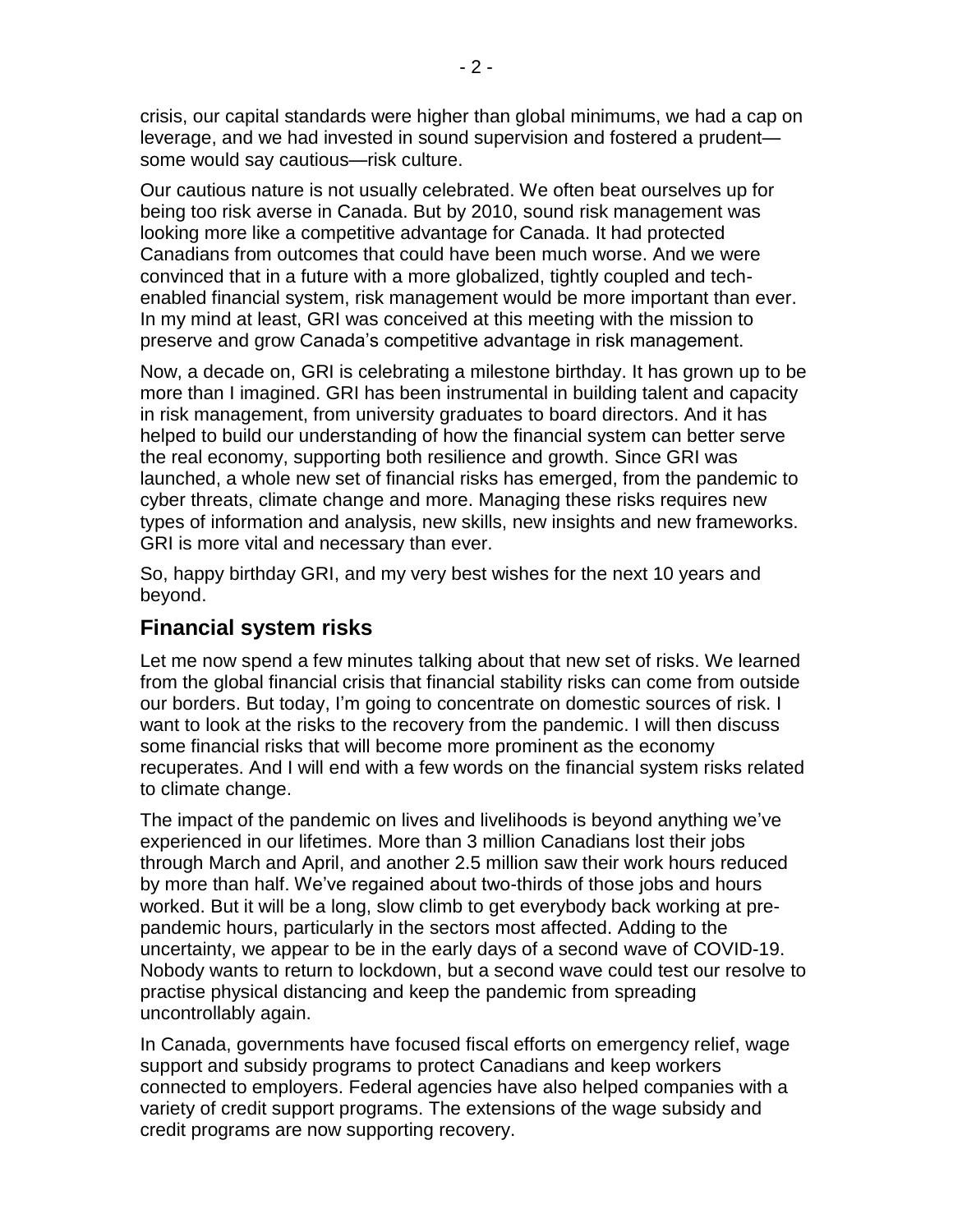The Bank of Canada has contributed to the recovery effort by keeping credit flowing and by providing considerable monetary stimulus.

With core funding markets seizing up in March and April, the Bank launched a series of asset purchase programs to restore market functioning. These programs worked. Today, financial markets are functioning well.

We also cut our policy interest rate to its effective lower bound and provided extraordinary forward guidance indicating that interest rates will be very low for a long time. This commitment has been reinforced with large-scale purchases of Government of Canada bonds. This quantitative easing program is working to reduce the cost of borrowing for households and businesses. Credit is flowing, and the financial system is acting as an important shock absorber during this crisis.

As bold as these policy responses have been, a full recovery from the pandemic will take a long time, and many risks remain. How well all of us—individual Canadians, businesses, the health care system and governments—manage these risks will be a key factor in everyone's well-being.

The biggest risk is the future course of the pandemic itself. The risk that we could be contracting and spreading the virus is something we can, and must, all manage responsibly. For that, we should be guided by our public health officials.

## **Risks to the recovery**

 $\overline{a}$ 

You won't be surprised that my focus today is the financial risks of the pandemic.

History—particularly the knock-on effects of severe recessions—can help us assess these risks. We can also look at the impact of natural disasters and extrapolate to the whole economy. For example, Bank staff have published a paper about the 2016 wildfires in Fort McMurray, Alberta. <sup>1</sup> The parallels are instructive. Then, as now, we saw a rapid stop in economic activity caused by a sudden shock. Then, as now, much of the lost ground was regained quickly. But the episode left economic scars that took a long time to heal.

One of the lessons from Fort McMurray is that households must remain able to manage income losses. This is particularly challenging for highly indebted households that dedicate a large share of their income to debt service. We know that about 20 percent of all mortgage borrowers don't have enough liquid assets to cover two months of payments. Government income support has been instrumental in helping Canadians bridge this crisis, as has the response of Canada's financial institutions.

Since the pandemic began, Canadian financial institutions have allowed close to 800,000 households to delay payments on mortgages. They have also allowed deferrals on lines of credit and credit cards. This welcome flexibility has kept debt payments down for many households. But the six-month payment deferral period is ending for most borrowers, and the next few months will be crucial. To this point, the resumption of payments has been going quite well. Of the mortgages

<sup>&</sup>lt;sup>1</sup> O. Bilyk, A. T. Y. Ho, M. Kahn and G. Vallée, "Household Indebtedness Risks in the Wake of [COVID-19,](https://www.bankofcanada.ca/2020/06/staff-analytical-note-2020-8/)" Bank of Canada Staff Analytical Note No. 2020-8 (June 2020).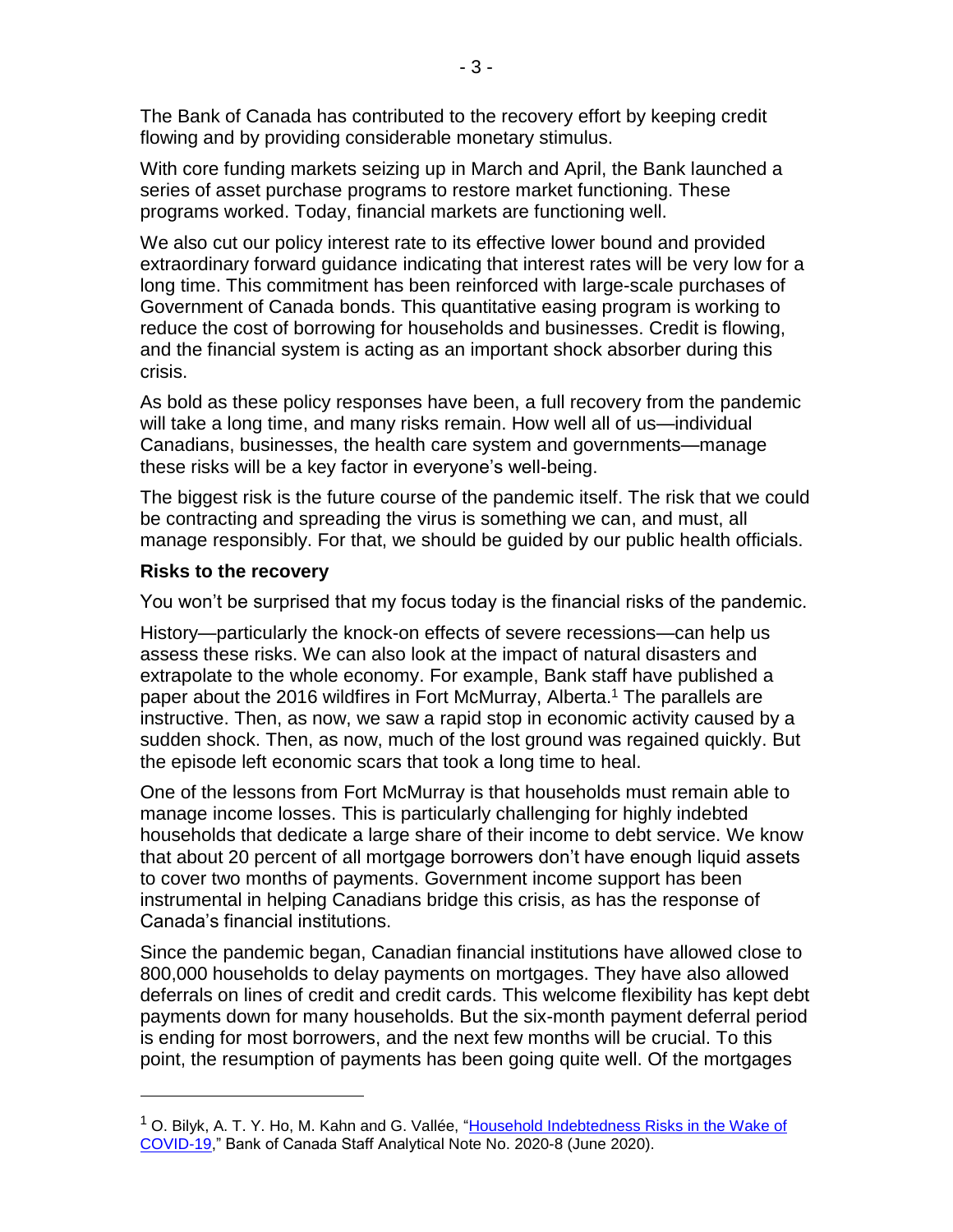whose deferrals have expired, the vast majority have returned to regular payments. Only a few have received a second deferral, and even fewer have become delinquent. Obviously, this is an issue we will continue to watch closely.

Some businesses are also finding it hard to meet fixed payments because the pandemic has slashed their revenues. The problem is particularly difficult in service industries such as accommodation, food and recreation. Companies in other sectors with limited cash buffers are also facing greater difficulty meeting their short-term obligations, including debt payments. Important parts of our commodity sector face particular challenges. And more generally, the longer the recovery, the greater the risk that cash flow problems can turn into solvency issues. In this vein, the government's extension of its wage subsidy program into next year is welcome, both for businesses hurt by the pandemic and for their employees.

So far, Canada's financial system has shown its resilience. It continues to work as a shock absorber, helping Canadian households and businesses deal with the economic impact of the pandemic. Given the Bank's system-wide perspective, we will continue to assess the risk that credit losses could become large enough and eat far enough into capital that banks need to tighten credit conditions. If this happens, our banking system would go from being a tailwind that supports recovery to being a headwind.

At present, this risk appears to be well-managed. Canada's big banks have strong capital and liquidity buffers, a diversified asset base and the capacity to generate income. They also have the protection of a robust mortgage insurance system.

Let's remember that after the global financial crisis, international capital and liquidity standards were raised considerably. Many countries, including Canada, supplemented the higher global minimums with additional buffers. These buffers are designed to be used in the event of a major shock, so the financial system can continue to support the real economy through bad times. This is a strength of a well-capitalized system, and the use of these buffers to support credit growth would be a positive sign that the recovery is being safeguarded without putting bank solvency at risk.

### **Risks during recuperation**

I have already mentioned the extraordinary monetary policy actions that the Bank has taken to support the recovery. At our last interest rate announcement, we indicated that we would need to keep these supports in place for a long time. Without the fiscal and monetary policy actions, the economic devastation of the pandemic could have been much, much worse.

But we know that this lower-interest rate environment will require insurance companies and pension funds to adjust. And our policy path will eventually have an impact on financial system vulnerabilities. We came into the pandemic with a number of vulnerabilities. A significant proportion of households were carrying high levels of debt. Some businesses were also more indebted, especially in commodity-related sectors. Some asset valuations—including housing—seemed high relative to fundamentals. And some institutional investors had elevated holdings of less liquid and risky assets. It also seems certain that we will exit the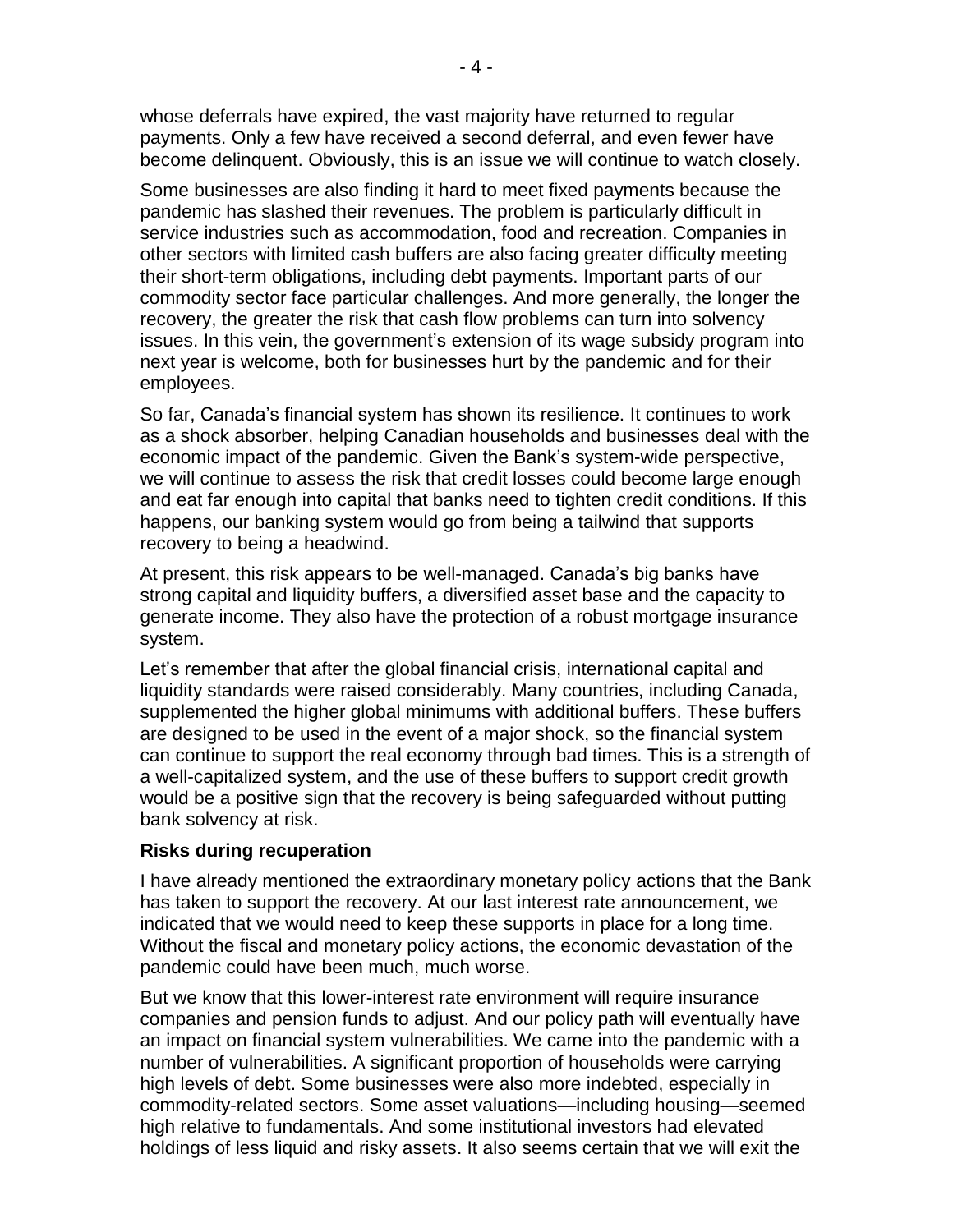pandemic with higher levels of government debt. As much as a bold policy response was needed, it will inevitably make the economy and financial system more vulnerable to economic shocks down the road.

We will watch the evolution of financial vulnerabilities closely, particularly given our commitment to keep interest rates low. The bulk of household debt consists of mortgages, and so we will monitor activity in housing markets. Many housing markets have bounced back strongly in recent months. Some of this is pent-up demand built up over the containment period, but there is no doubt the market is being supported by low interest rates. Indeed, this is one way that monetary policy is supporting the recovery.

We will also watch for signs that housing markets are being driven higher by speculation that prices will keep rising. And we will watch whether people buying houses are taking on outsized debt relative to their income. We are not back to the frothy housing markets we saw in 2016, and we expect the bounceback in housing to dampen. But if too many Canadian households start to become dangerously over-leveraged, policy-makers have several macroprudential tools they can use. Our experience with the mortgage-interest stress test shows how effective these tools can be.

The bottom line is that the private and public sectors together need to be acutely aware of financial system risks and vulnerabilities as the economy recovers. GRI has an important role to play in analyzing and highlighting these risks and keeping us focused on what may be coming down the road.

### **Risks from climate change**

Finally, let me say a few words about a longer-term risk that is accelerating—the impact of climate change and the transition to a low-carbon economy.

The financial system has a critical role to play to support the real economy through the transition and to help businesses and households manage new climate risks. To do this, the financial system has to both manage its own climate risks and help direct savings to productive and sustainable investment.

Physical and financial risks from more frequent and severe weather events, including damage to assets such as real estate and infrastructure, will almost certainly grow. Many types of business also face significant transition risks related to the revaluation of assets and the reassessment of projected earnings and expenses. If not appropriately priced and managed, both types of risk have the potential to bring about significant losses for financial institutions and could even threaten the stability of our financial system.

Sound risk management starts with sound measurement. Companies need reliable, consistent and comparable ways to measure and state their exposure to climate risks. Financial institutions, too, must understand and be transparent about their exposures. Investors are increasingly demanding this transparency.

If we are going to do a better job assessing, pricing and managing climate risks, we need better and more decision-useful information that combines climate-data analysis with economic and financial information. This will make the financial system and the real economy more resilient. And it will strengthen the ability of the financial system to fulfill its most critical role, which is to allocate savings to its